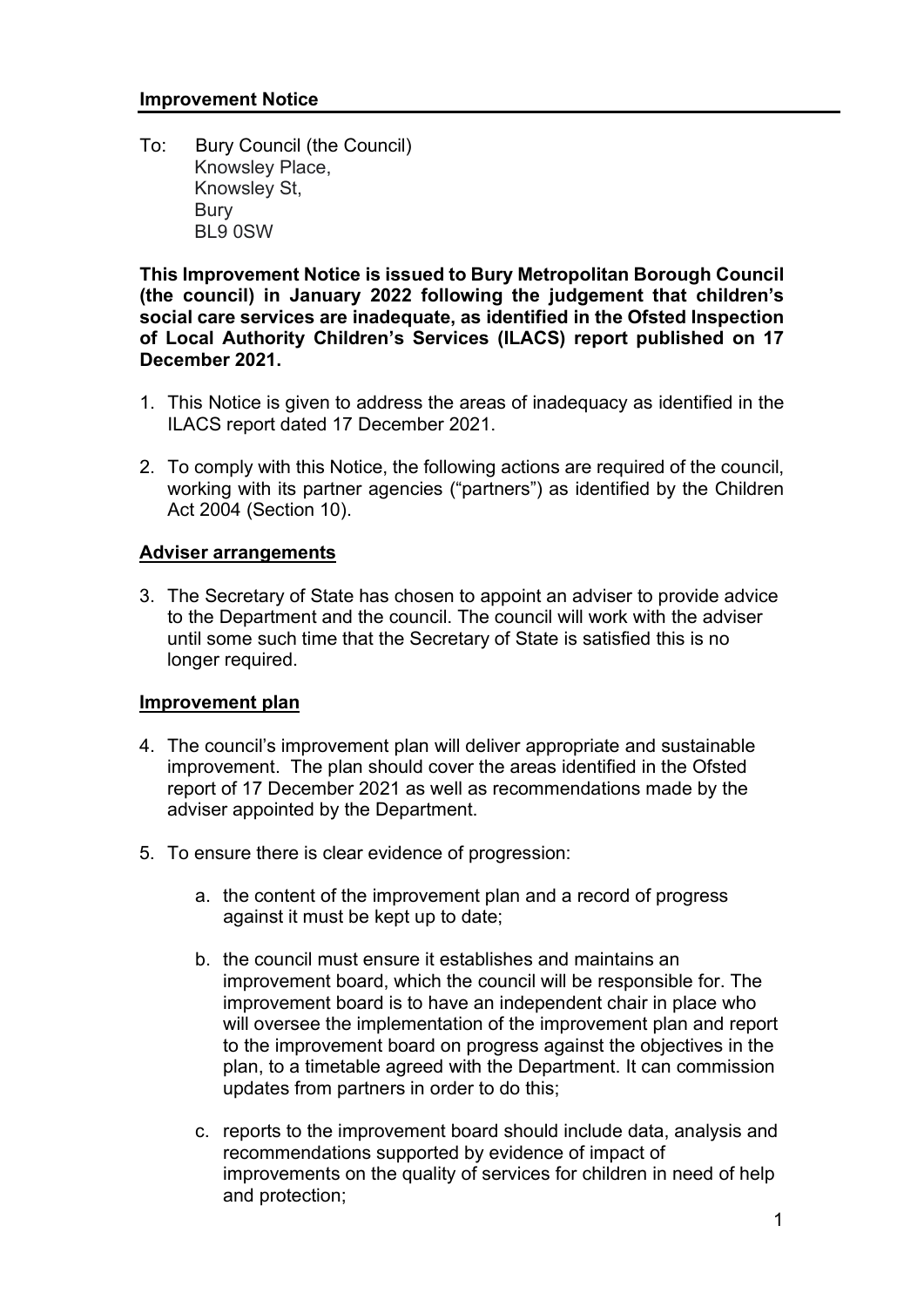- d. the council should highlight those objectives which are slow to progress and highlight where contributions need to be strengthened;
- e. the views of frontline staff and of children and young people will be taken into consideration in the development of practice and standards.

# **Department for Education reviews**

- 6. Officials or advisers from the Department will undertake reviews of progress against the improvement agenda at least every six months and more regularly where appropriate.
- 7. These reviews may cover, but are not exclusive to: culture; performance; leadership, management and governance; workforce and management oversight; early help; and multi-agency arrangements.
- 8. From time to time, the adviser may require that a diagnostic review or assessment of performance in a specific service area is undertaken by a local authority or other party agreed with the Department.
- 9. For any review or assessment, the council must provide the person(s) conducting it with:
	- a. access to, and time with, staff and leadership;
	- b. accurate and up to date data on performance and quality;
	- c. facilities to carry out the reviews;
	- d. access to case files, minutes of meetings, supervision records or any other relevant information.
- 10.Prior to any reviews, the council should provide its own assessment of improvement. This may reflect, but is not limited to:
	- a. progress against the improvement plan objectives;
	- b. staff surveys;
	- c. staff supervision and the quality of feedback.
- 11.Taking account of the measures set out in this improvement notice and the adviser's feedback, the council should aim for actions included in the improvement plan to be delivered by the end of December 2022 (within 12 months of the ILACS) or sooner, where appropriate.

#### Improvement against the above measures will be assessed as follows:

 12.The adviser will provide to the Department regular reports of progress or concern against the areas set out in this notice; improvement against the Ofsted requirements; and any other such information relevant to the improvement journey.